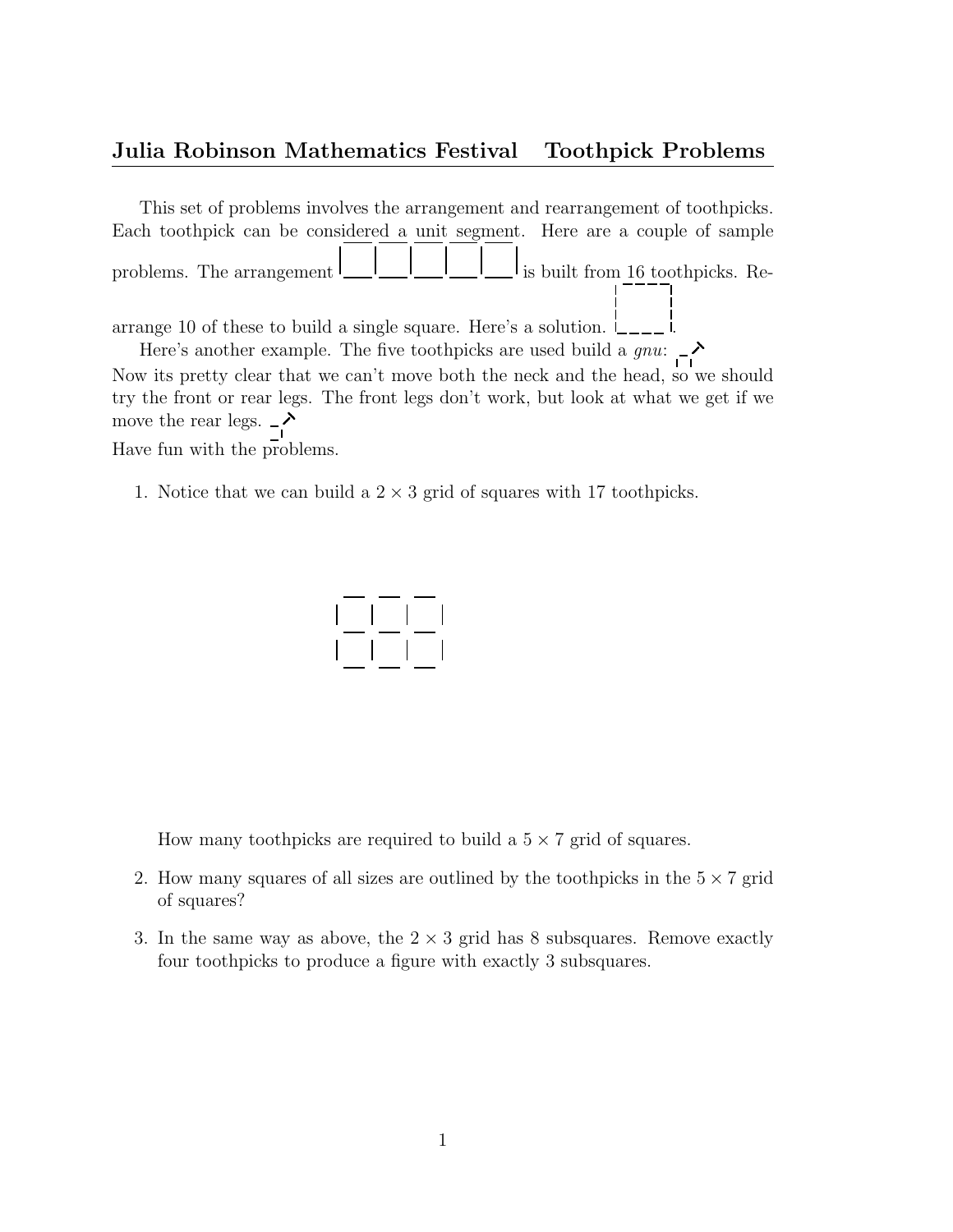## Julia Robinson Mathematics Festival Toothpick Problems



4. Next consider the 3×3 grid shown below.

- (a) Can you remove exactly 8 toothpicks to produce a figure with exactly 2 squares?
- (b) Can you remove exactly 8 toothpicks to produce a figure with exactly 3 squares?
- (c) Can you remove exactly 8 toothpicks to produce a figure with exactly 4 congruent squares?
- (d) Remove eight toothpicks leaving five squares.
- (e) Move 12 toothpicks and make two congruent squares.
- (f) Remove four toothpicks leaving one large and four small squares.
- (g) Remove four toothpicks leaving 5 unit squares.
- (h) Can you remove exactly 4 toothpicks to produce a figure with exactly 6 squares?
- (i) Remove six toothpicks leaving three squares.
- (j) Remove four toothpicks leaving nine squares.
- (k) Remove six toothpicks leaving two squares and two congruent hexagons.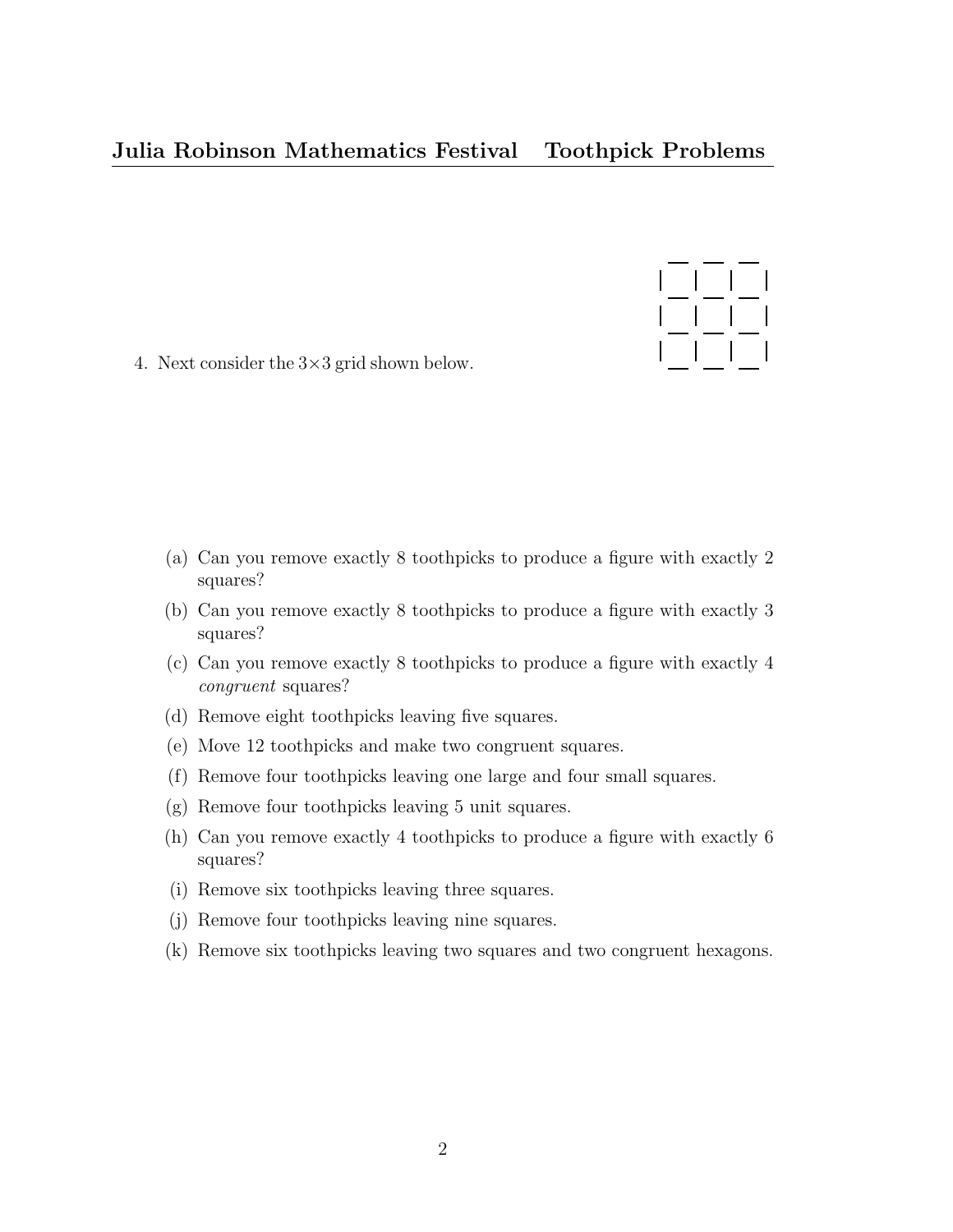## Julia Robinson Mathematics Festival Toothpick Problems

5. Again consider the  $3\times3$  grid shown.

How many rectangular regions can you find in this grid? Of course you should count squares as special cases of rectangles.

- 6. The next set of problems all deal with the  $1 \times 5$  grid:
	- (a) Rearrange exactly 8 toothpicks so that the new figure has two congruent squares.
	- (b) Rearrange exactly 6 toothpicks so that the new figure has three squares.
	- (c) Rearrange exactly 6 toothpicks so that the new figure has five squares.
- 7. In this problem we are building polygons with given areas using a given number of toothpicks.
	- (a) Use exactly 14 toothpicks to build a polygon whose area is 12.
	- (b) Use exactly 12 toothpicks to build a polygon whose area is 6.
	- (c) Use exactly 16 toothpicks to build a polygon whose area is 12.
	- (d) Using exactly 16 toothpicks, how many different areas can you capture with rectangles?
- 8. The house shown is built with 10 toothpicks. Rotate the house by rearranging just two toothpicks.